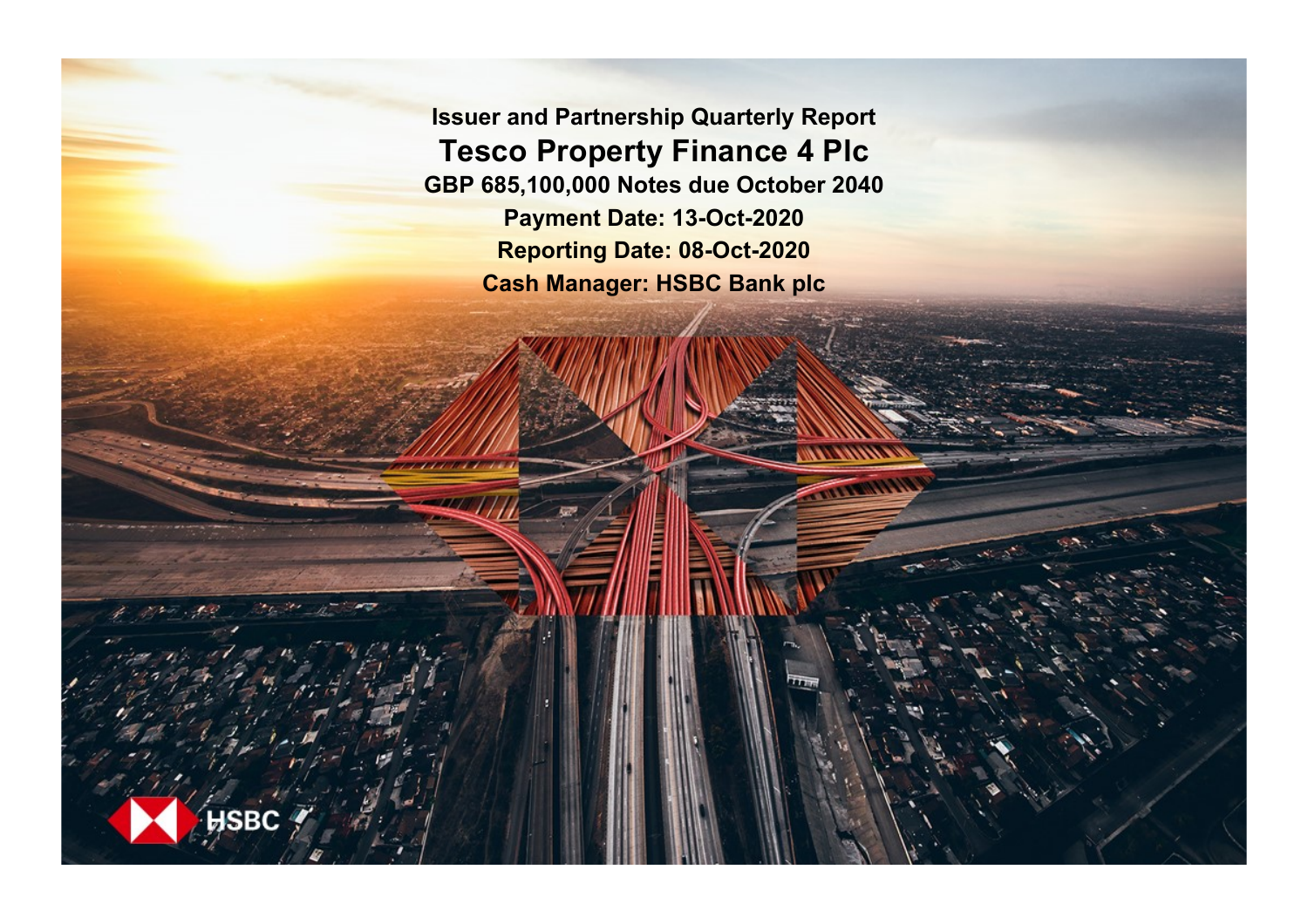

#### **Contents**

<span id="page-1-0"></span>

|                                                  | Page           |
|--------------------------------------------------|----------------|
| Contents                                         | $\overline{2}$ |
| <b>Transaction Details</b>                       | 3              |
| Loan Report                                      | 4              |
| Reserves                                         | 5              |
| <b>Partnership Accounts</b>                      | 6              |
| Partnership Available Funds                      | 8              |
| Partnership Pre-Enforcement Priority of Payments | 9              |
| <b>Bond Report</b>                               | 10             |
| <b>Bond Ratings</b>                              | 11             |
| <b>Issuer Accounts</b>                           | 12             |
| <b>Issuer Available Funds</b>                    | 13             |
| Issuer Pre-Enforcement Priority of Payments      | 14             |
| <b>Disclaimer</b>                                | 15             |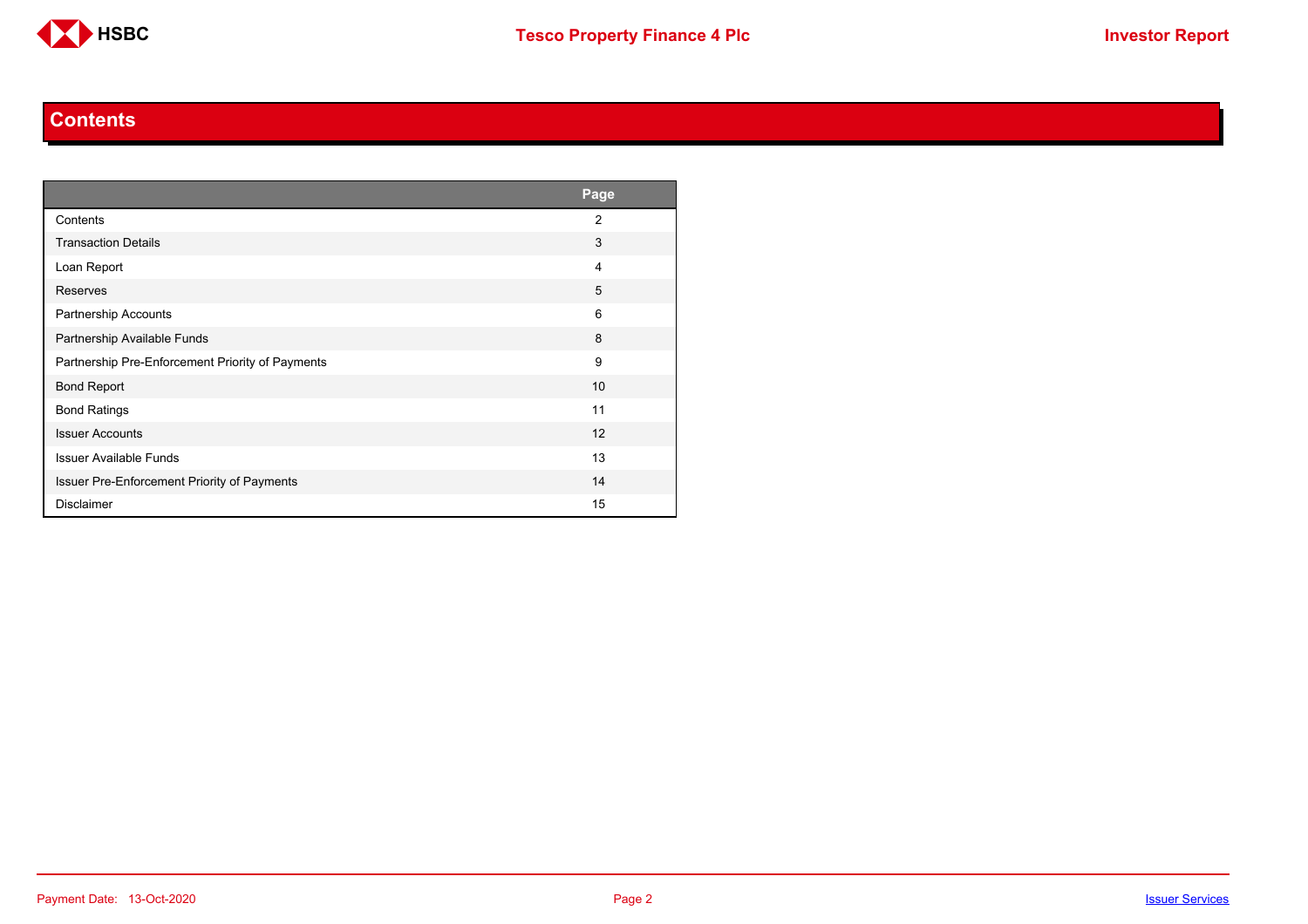

#### <span id="page-2-0"></span>**Transaction Details**

| <b>Key Dates</b>            |                             |  | <b>HSBC Contact Details</b>    |
|-----------------------------|-----------------------------|--|--------------------------------|
| <b>Closing Date</b>         | Wednesday, 9 February, 2011 |  | Role                           |
| <b>Calculation Date</b>     | Thursday, 8 October, 2020   |  | Name                           |
| Calculation Period (start)  | Wednesday, 8 July, 2020     |  | Email                          |
| Calculation Period (end)    | Thursday, 8 October, 2020   |  | Group Email                    |
| Interest Period (start)     | Monday, 13 July, 2020       |  | Telephone                      |
| Interest Period (end)       | Tuesday, 13 October, 2020   |  |                                |
| <b>Current Payment Date</b> | Tuesday, 13 October, 2020   |  | <b>Period Day Counts</b>       |
| Next Payment Date           | Wednesday, 13 January, 2021 |  | <b>Calculation Period Days</b> |
| <b>Final Maturity Date</b>  | Saturday, 13 October, 2040  |  | <b>Interest Period Days</b>    |

| <b>Transaction Parties</b>   |                                             |
|------------------------------|---------------------------------------------|
| <b>Issuer</b>                | <b>Tesco Property Finance 4 Plc</b>         |
| The Partnership              | The Tesco Navona Limited Partnership        |
| Cash Manager                 | <b>HSBC Bank plc</b>                        |
| <b>Account Bank</b>          | <b>HSBC Bank plc</b>                        |
| <b>Property Advisor</b>      | Cushman & Wakefield LLP                     |
| <b>Issuer Swap Provider</b>  | Tesco                                       |
| <b>Property Pool Manager</b> | Spen Hill Management Limited                |
| Partnership Operator         | Crestbridge Property Partnerships Ltd       |
| Trustee                      | HSBC Corporate Trustee Company (UK) Limited |

| <b>HSBC Contact Details</b> |                               |
|-----------------------------|-------------------------------|
| <b>Role</b>                 | <b>Client Service Manager</b> |
| Name                        | Arjeet Das                    |
| Fmail                       | arjeet.das@hsbc.com           |
| Group Email                 | ctla.securitsation@hsbc.com   |
| Telephone                   | 0207 991 3754                 |

| <b>Period Day Counts</b>       |         |
|--------------------------------|---------|
| <b>Calculation Period Days</b> | 92 davs |
| <b>Interest Period Days</b>    | 92 days |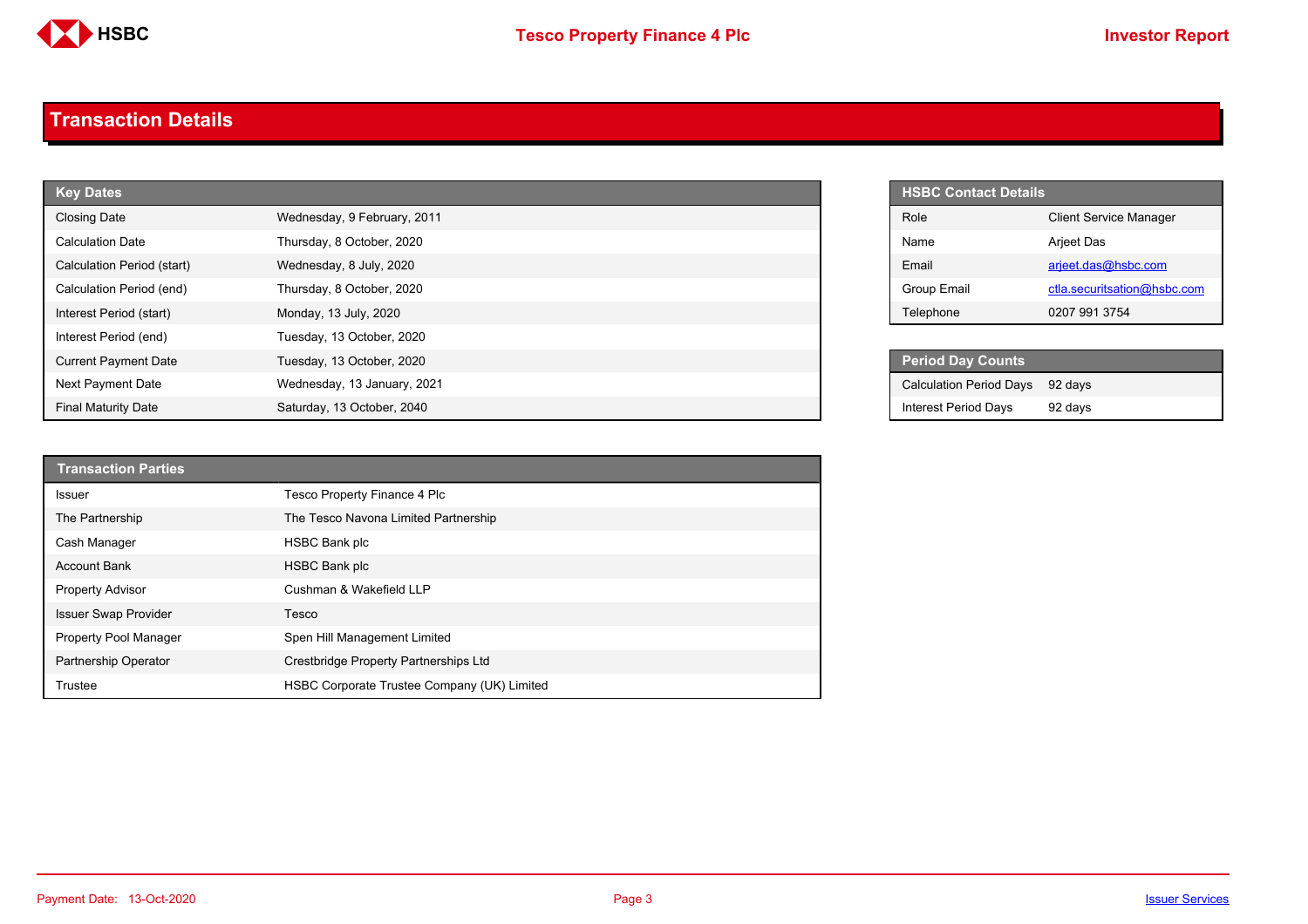

# <span id="page-3-0"></span>**Loan Report**

| <b>Class</b>                    | <b>FACILITY</b>           |
|---------------------------------|---------------------------|
| Currency                        | <b>GBP</b>                |
| ISIN                            |                           |
| <b>Payment Frequency</b>        | Quarterly                 |
| <b>Current Payment Date</b>     | 13-Oct-2020               |
| Interest Accrual Method         | <b>Actual/Actual ICMA</b> |
| <b>Final Maturity Date</b>      | 10-Oct-2040               |
|                                 |                           |
| <b>Current Period Rates:</b>    |                           |
| Reference Index                 | <b>Fixed Rate</b>         |
| <b>Index Determination Date</b> | N/A                       |
| <b>Index Rate</b>               | 5.80060%                  |
| Margin                          | 0.00000%                  |
| <b>Total Coupon</b>             | 5.80060%                  |
|                                 |                           |
| <b>Transaction Amounts:</b>     |                           |
| <b>Original Issue Size</b>      | £ 685,100,000.00          |
| Opening Balance for Period      | £665,816,328.00           |
| <b>Beginning Pool Factor</b>    | 0.97185                   |
| <b>Principal Repayments</b>     | £ 647,888.00              |
| Closing Balance for Period      | £665,168,440.00           |
| <b>Ending Pool Fctor</b>        | 0.97091                   |
|                                 |                           |
| <b>Prior Unpaid Interest</b>    | £ 0.00                    |
| Interest on Prior Unpaid        | £ 0.00                    |
| <b>Current Interest Due</b>     | £9,655,335.48             |
| <b>Total Interest Paid</b>      | £9,655,335.48             |
| <b>Unpaid Interest</b>          | £0.00                     |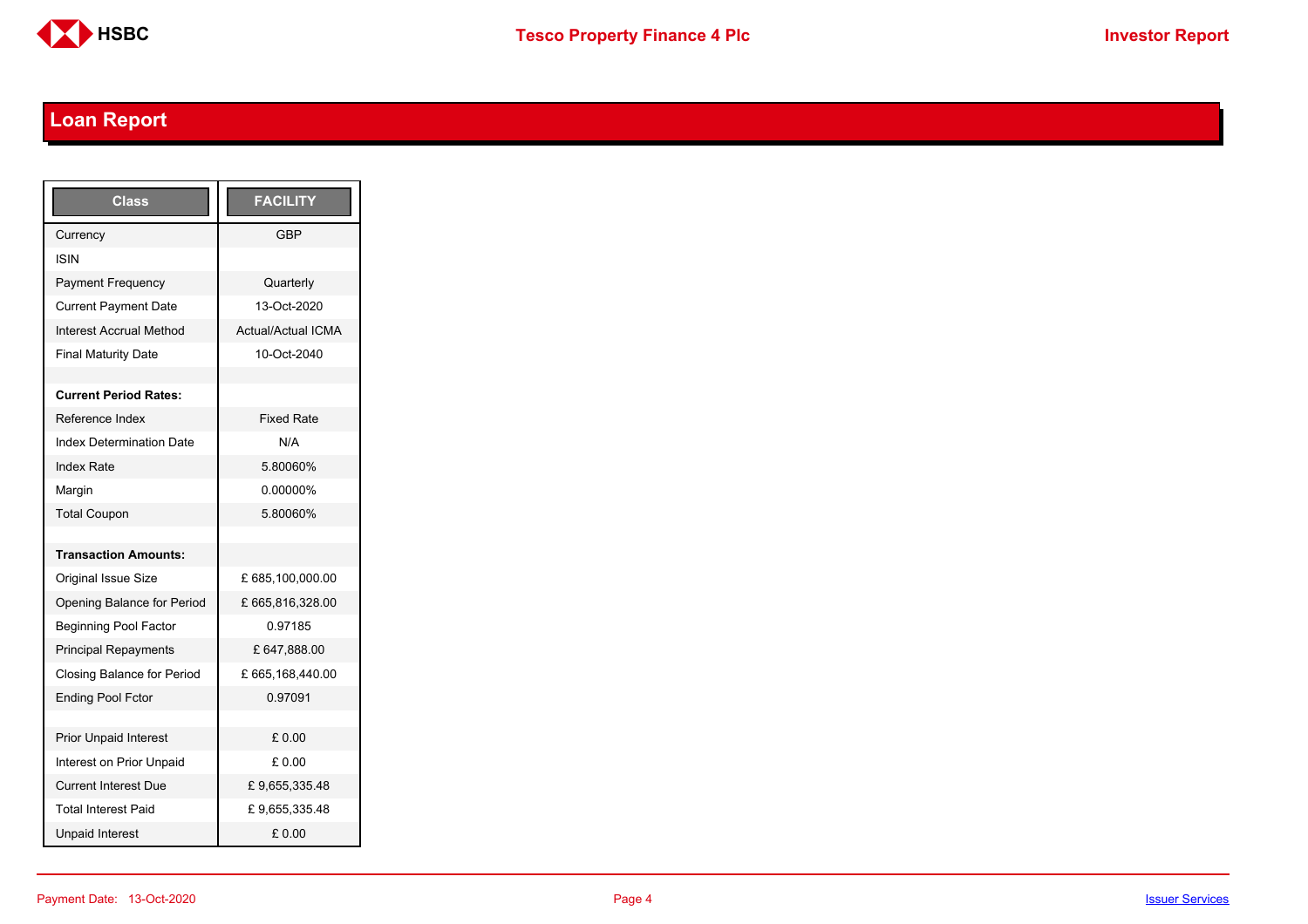

## <span id="page-4-0"></span>**Partnership Reserves**

| <b>Partnership Expenses Reserve Ledger</b>         |             |
|----------------------------------------------------|-------------|
| Opening Balance                                    | £463.248.04 |
| Debits to the Partnership Expenses Reserve Ledger  | £ 0.00      |
| Credits to the Partnership Expenses Reserve Ledger | £ 0.00      |
| Closing Balance                                    | £463,248.04 |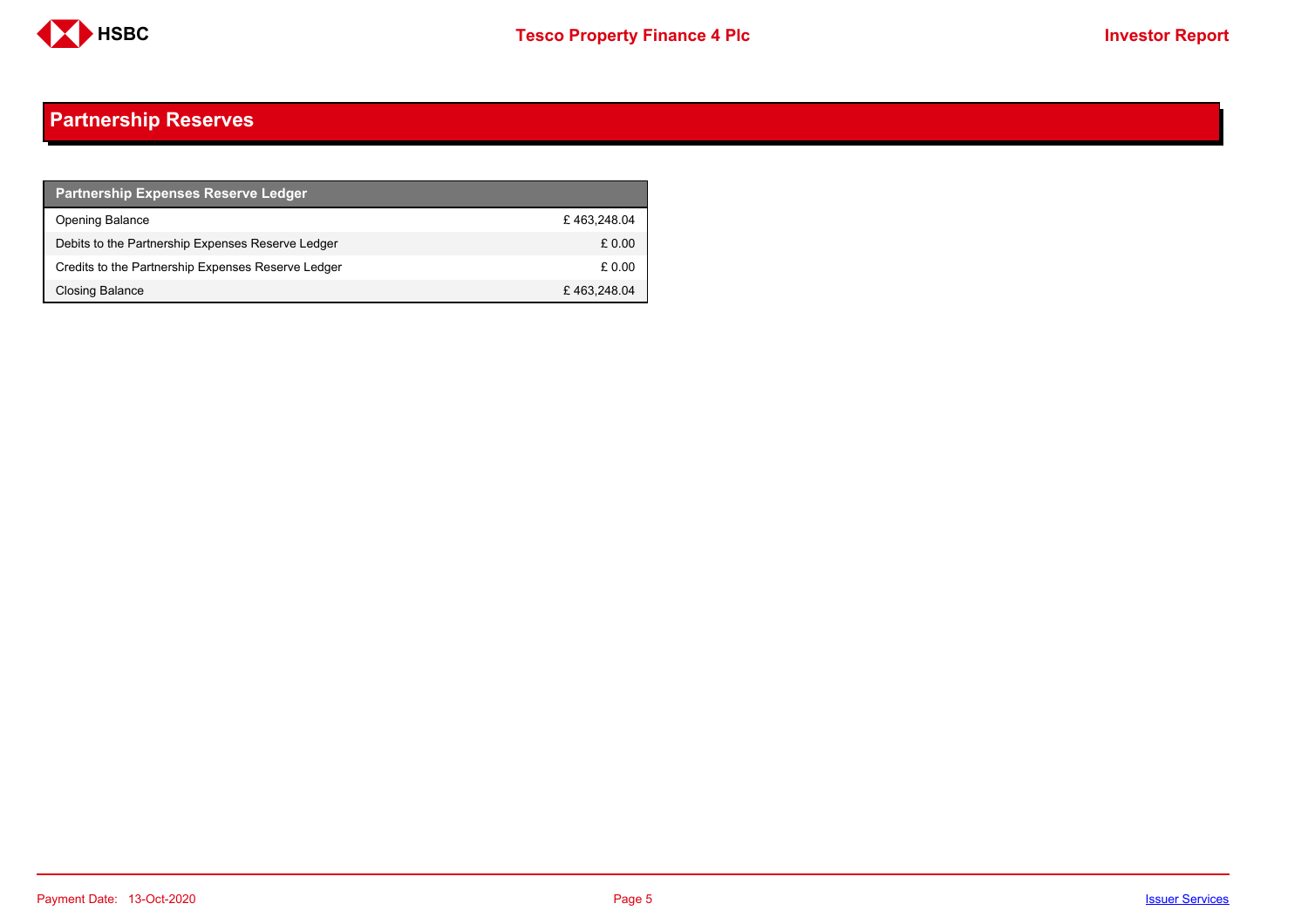

## <span id="page-5-0"></span>**Partnership Accounts**

| <b>Partnership Rent Account</b>         |               |
|-----------------------------------------|---------------|
| <b>Opening Balance</b>                  |               |
| Debits to the Partnership Rent Account  | £9,597,511.20 |
| Credits to the Partnership Rent Account | £9,597,511.20 |
| <b>Closing Balance</b>                  |               |

| <b>Partnership Disposal Proceeds Account</b>         |  |
|------------------------------------------------------|--|
| Opening Balance                                      |  |
| Debits to the Partnership Disposal Proceeds Account  |  |
| Credits to the Partnership Disposal Proceeds Account |  |
| Closing Balance                                      |  |

| <b>Partnership Insurance Proceeds Account</b>         |  |
|-------------------------------------------------------|--|
| <b>Opening Balance</b>                                |  |
| Debits to the Partnership Insurance Proceeds Account  |  |
| Credits to the Partnership Insurance Proceeds Account |  |
| <b>Closing Balance</b>                                |  |

| <b>Partnership VAT Account</b>         |                |
|----------------------------------------|----------------|
| <b>Opening Balance</b>                 | £ 2,147,767.08 |
| Debits to the Partnership VAT Account  | £ 2,080,188.72 |
| Credits to the Partnership VAT Account | £ 2,104,405.66 |
| Closing Balance                        | £ 2,171,984.02 |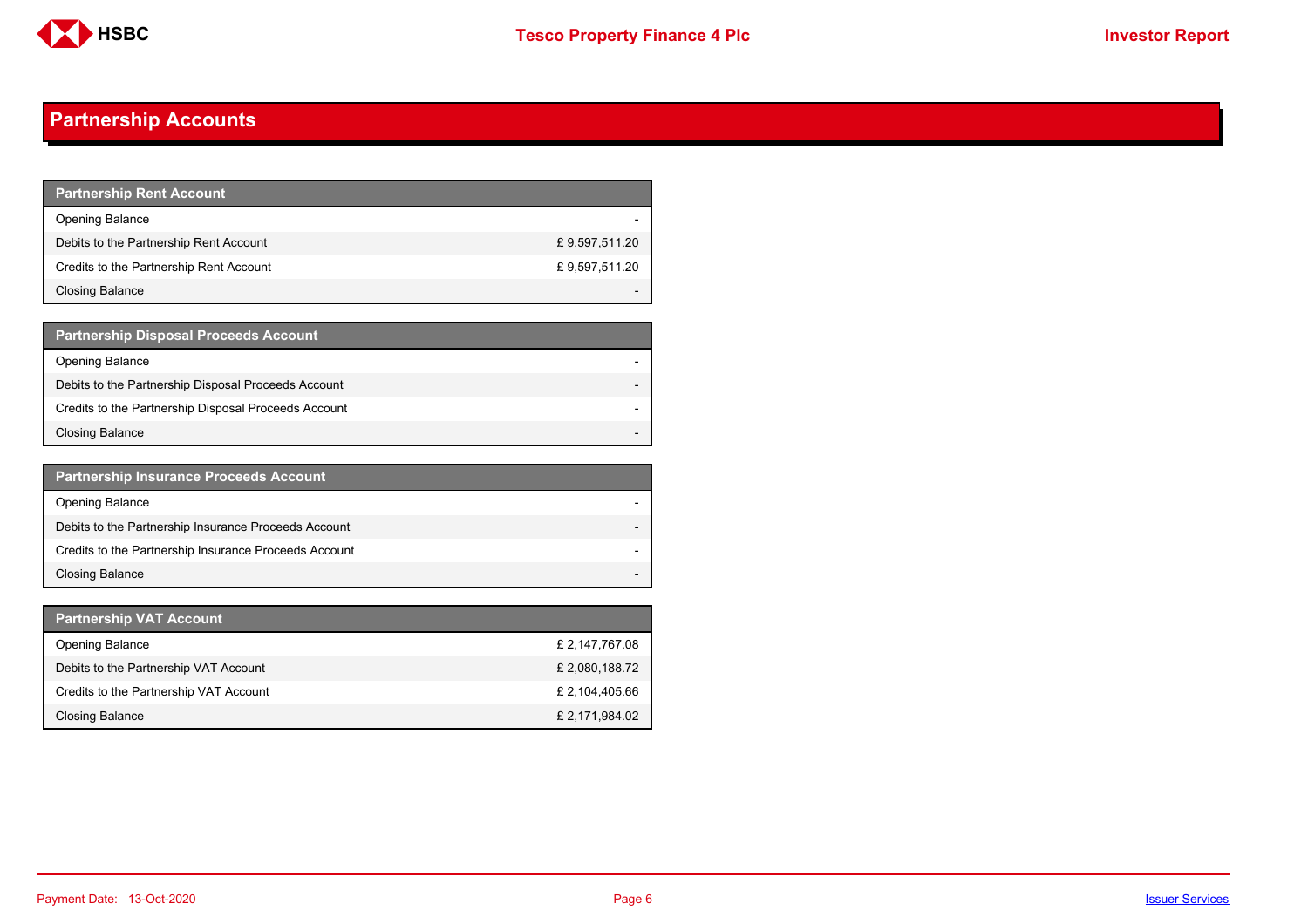

## **Partnership Accounts**

| <b>Partnership Transaction Account</b>         |                |
|------------------------------------------------|----------------|
| <b>Opening Balance</b>                         | £463,248.04    |
| Debits to the Partnership Transaction Account  | £10,755,343.73 |
| Credits to the Partnership Transaction Account | £10,755,343.73 |
| <b>Closing Balance</b>                         | £463,248.04    |

| <b>General Partner Corporation Tax Reserve</b>         |              |
|--------------------------------------------------------|--------------|
| <b>Opening Balance</b>                                 | £ 312,161.33 |
| Debits to the General Partner Corporation Tax Reserve  |              |
| Credits to the General Partner Corporation Tax Reserve |              |
| <b>Closing Balance</b>                                 | £ 312,161.33 |

| <b>General Partner VAT Transaction Account</b>         |                          |
|--------------------------------------------------------|--------------------------|
| <b>Opening Balance</b>                                 |                          |
| Debits to the General Partner VAT Transaction Account  |                          |
| Credits to the General Partner VAT Transaction Account | $\overline{\phantom{0}}$ |
| <b>Closing Balance</b>                                 | -                        |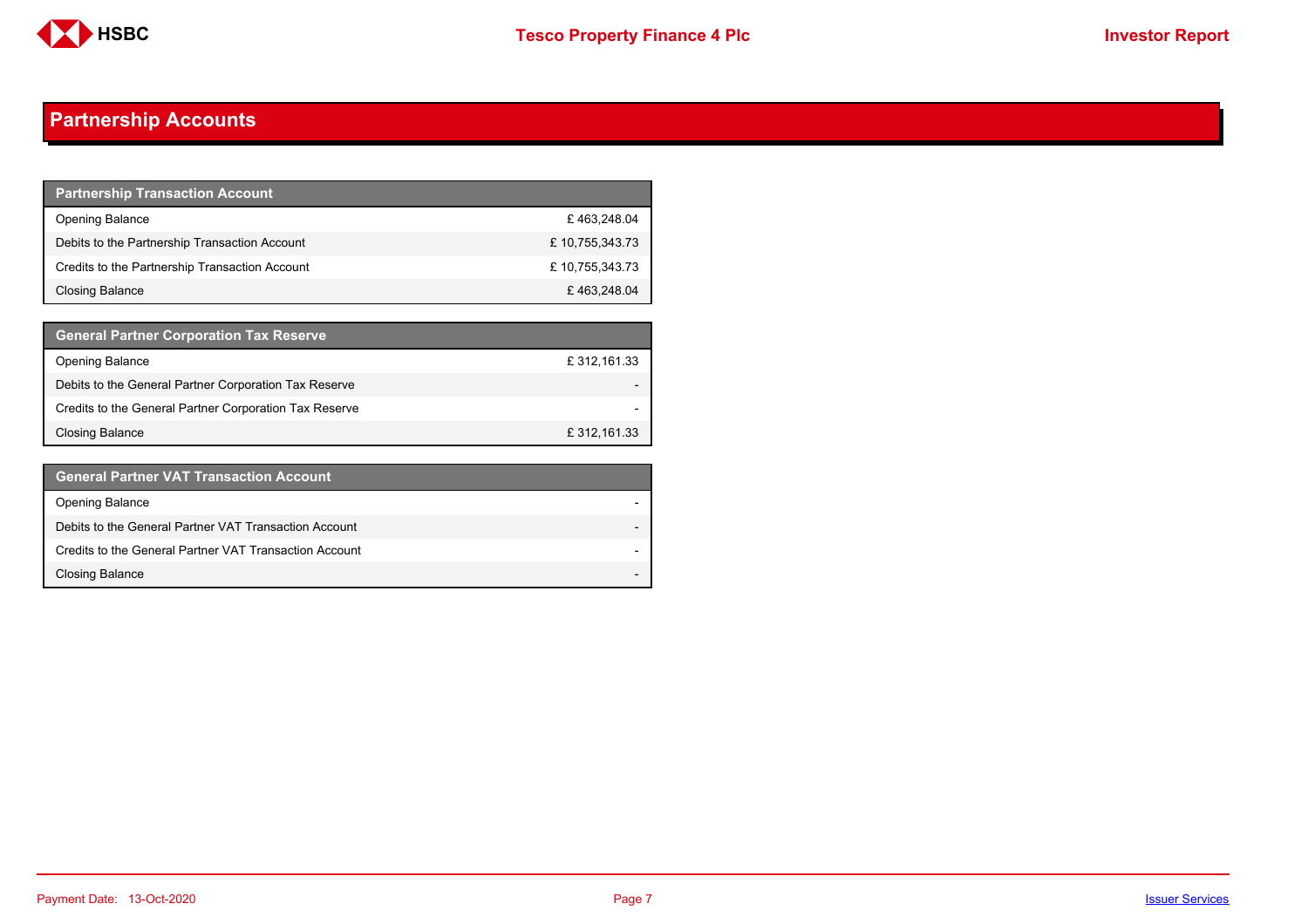

# <span id="page-7-0"></span>**Partnership Available Funds**

| <b>Available Interest Proceeds</b>                                                                                                                     |                |
|--------------------------------------------------------------------------------------------------------------------------------------------------------|----------------|
| (a) Rental Income Received by the Partnership                                                                                                          | £9,597,511.20  |
| (b) the Yardley Available Funds                                                                                                                        | £924,293.23    |
| (c) the amount payable to the Partnership by the Issuer under Swap Agreement the amount payable to the Partnership by the Issuer under Swap Agreeement | £10,016,573.00 |
| (d) Amount transferred from the Partnership VAT account                                                                                                |                |
| (e) Amount to be transferred from the Partnership Disposal Account                                                                                     |                |
| (f) Amount to be transferred from the Partnership Insurance Proceeds Account                                                                           |                |
| (g) Interest received by on the Partnership Accounts and Rent Account                                                                                  |                |
| (h) Eligible Investment Earnings by Partnership                                                                                                        |                |
| (i) Any advance of the Partnership Expenses Loan                                                                                                       | £ 233,539.30   |
| (i) any net proceeds of a CPO Disposal of a Mortgaged Property                                                                                         |                |
| (k) Funds recorded on the Subordinated Reserve Ledger                                                                                                  |                |
| (I) any net proceeds of a disposal of a Mortgage Property                                                                                              |                |
| (m) Any other sums standing to credit of the Partnership Transaction Account                                                                           |                |
| <b>Total Available Proceeds</b>                                                                                                                        | £20,771,916.73 |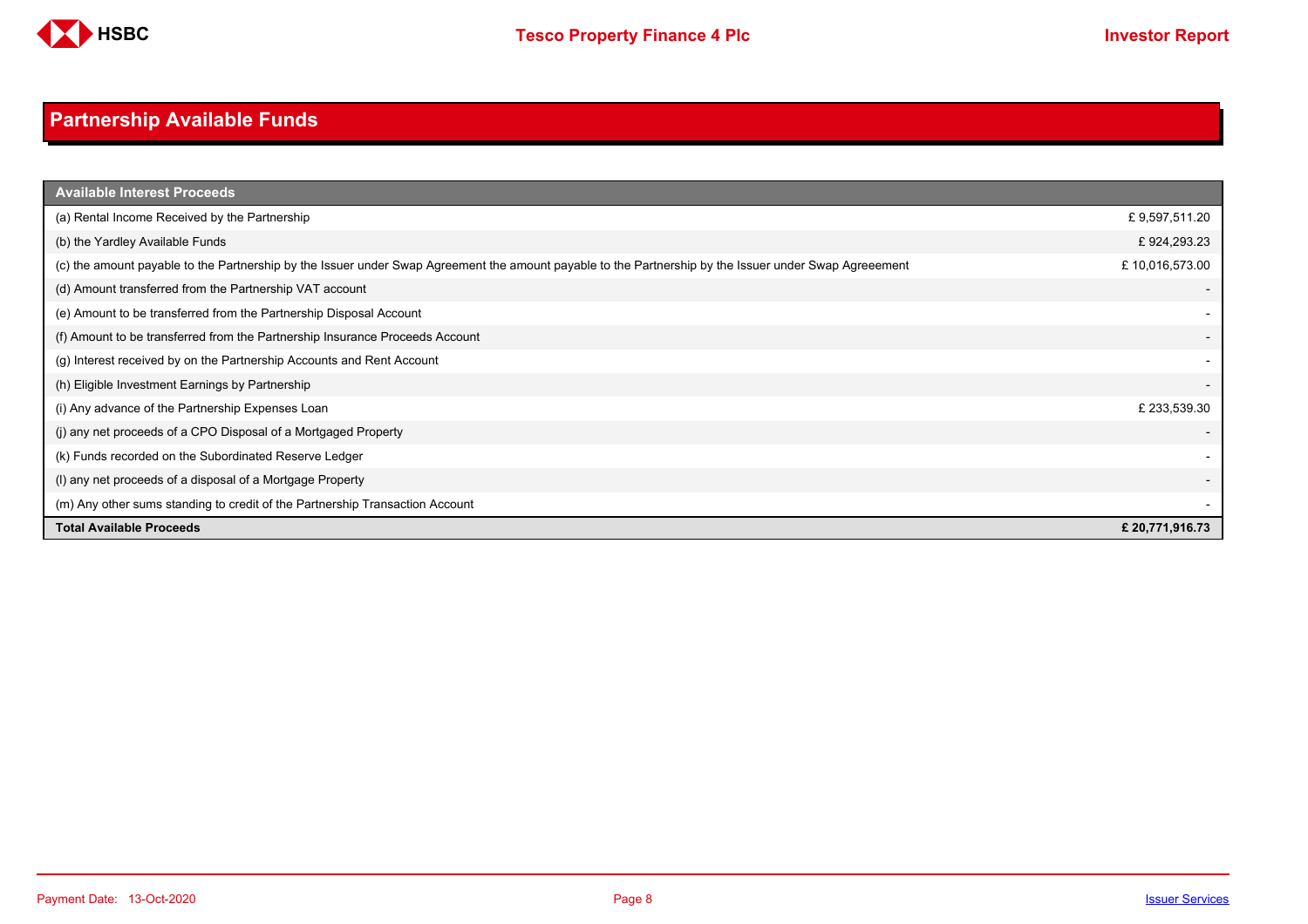

## <span id="page-8-0"></span>**Partnership Pre-Enforcement Priority of Payments**

| <b>Partnership Pre-Enforcement Priority of Payments</b>                                                                   | <b>Amounts Paid</b> | <b>Available Funds</b> |
|---------------------------------------------------------------------------------------------------------------------------|---------------------|------------------------|
|                                                                                                                           |                     | £20,771,916.73         |
| (a) in or towards satisfaction of any fees to the Partnership Security Trustee                                            | £1,500.00           | £20,770,416.73         |
| (b) in or towards satisfaction of Issuer Trustee and other Expenses (Ongoing Partnership Facility Fee)                    | £35,414.55          | £ 20,735,002.18        |
| (c) in or towards satisfaction of any operating expenses incurred by the Partnership (excluding GP UK Tax)                | £17,402.90          | £ 20,717,599.28        |
| (d) in or towards satisfaction, pro rata and pari passu according to the respective amounts due in respect of:            |                     | £ 20,717,599.28        |
| (i) Partnership Operator Fee                                                                                              | £940.00             | £20,716,659.28         |
| (ii) Partnership Property Advisor Fee                                                                                     |                     | £20,716,659.28         |
| (iii) Nominees/Nominees Holdco Corporate Services Provider Fee                                                            | £ 2,700.20          | £ 20,713,959.08        |
| (iv) Nominees/Nominees Holdco Side Letter Fee                                                                             |                     | £ 20,713,959.08        |
| (v) Account Bank Fee                                                                                                      |                     | £ 20,713,959.08        |
| (vi) Cash Manger Fee                                                                                                      |                     | £ 20,713,959.08        |
| (vii) Yardley Cash Manager Fee                                                                                            |                     | £ 20,713,959.08        |
| (viii) Issuer Corporate Services Provider, Paying Agent, Account Bank and Cash Manager (Ongoing Partnership Facility Fee) | £11,891.93          | £20,702,067.15         |
| (ix) Head Lease Payment                                                                                                   |                     | £ 20,702,067.15        |
| (e) Partnership Expenses Ledger payment (max £6,250)                                                                      |                     | £20,702,067.15         |
| (f) in or towards satisfaction, pro rata and pari passu according to the respective amounts due in respect of:            |                     | £20,702,067.15         |
| (i) Partnership Loan Interest                                                                                             | £9,655,335.48       | £11,046,731.67         |
| (ii) Partnership Swap Payment                                                                                             | £10,107,733.08      | £938,998.59            |
| (g) Partnership Loan Principal Payment                                                                                    | £ 647,888.00        | £ 291,110.59           |
| (h) Issuer Profit Amount (Ongoing Partnership Facility Fee                                                                | £750.00             | £ 290,360.59           |
| (i) Partnership Property Pool Manager Fee                                                                                 | £ 290,360.59        |                        |
| (j) Partnership Swap Termination Amount                                                                                   |                     |                        |
| (k) Partnership Expense Reserve Ledger Payment                                                                            |                     |                        |
| (I) Alteration Adjustment Rent/ Substitution Adjustment Rent Payment                                                      |                     |                        |
| (m) any amount due and payable by the Partnership to the Subordinated Loan Facility                                       |                     |                        |
| (n) any excess into the Partnership Distribution Account                                                                  |                     |                        |
| <b>Total Distribution Amount</b>                                                                                          | £20,771,916.73      |                        |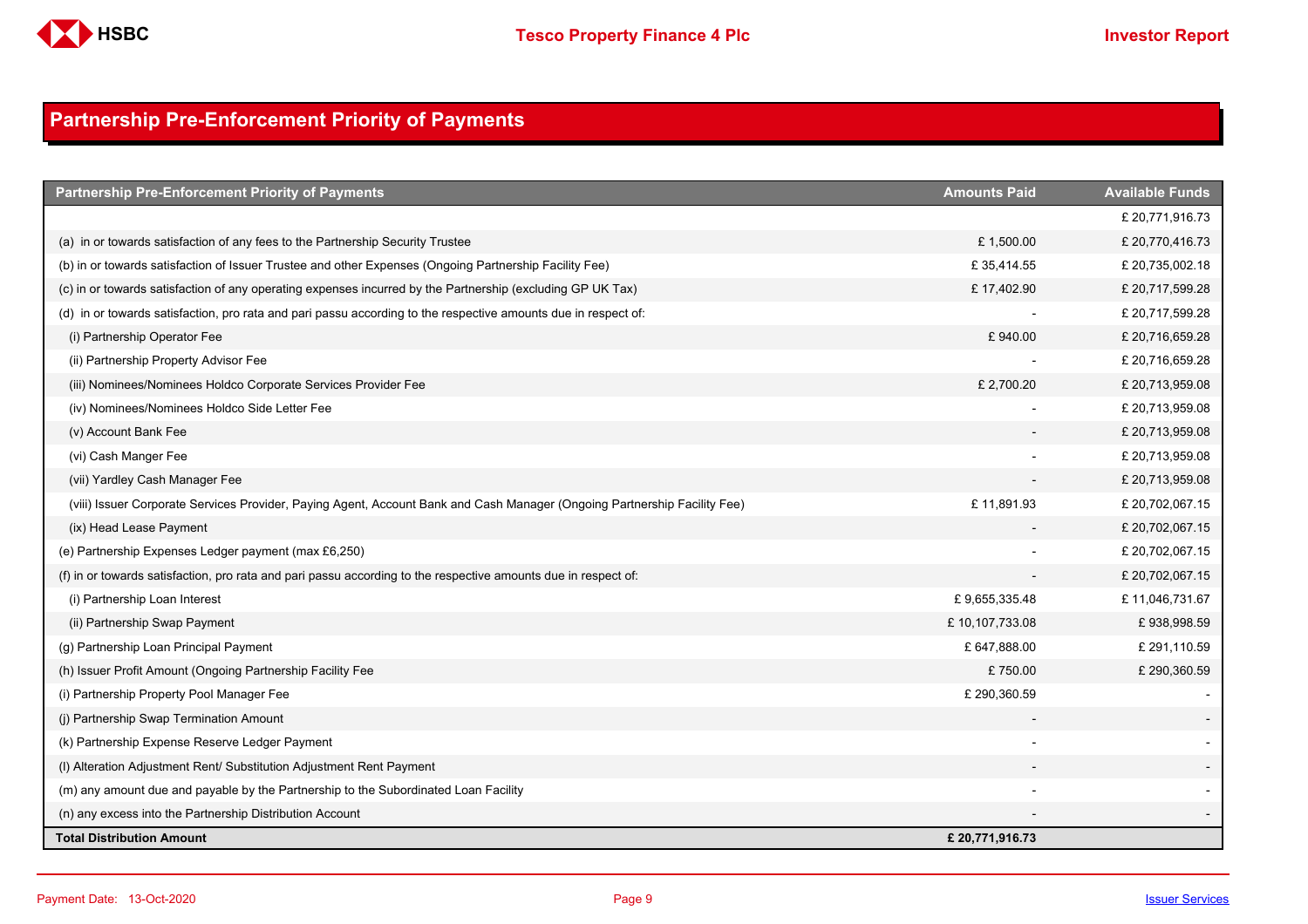

# <span id="page-9-0"></span>**Bond Report**

| Class                           | <b>BOND</b>               |
|---------------------------------|---------------------------|
| Currency                        | <b>GBP</b>                |
| <b>ISIN</b>                     | XS0588909878              |
| <b>Payment Frequency</b>        | Quarterly                 |
| <b>Current Payment Date</b>     | 13-Oct-2020               |
| <b>Interest Accrual Method</b>  | <b>Actual/Actual ICMA</b> |
| <b>Final Maturity Date</b>      | 13-Oct-2040               |
|                                 |                           |
| <b>Current Period Rates:</b>    |                           |
| Reference Index                 | <b>Fixed Rate</b>         |
| <b>Index Determination Date</b> | N/A                       |
| <b>Index Rate</b>               | 5.80060%                  |
| Margin                          | 0.00000%                  |
| <b>Total Coupon</b>             | 5.80060%                  |
|                                 |                           |
| <b>Transaction Amounts:</b>     |                           |
| <b>Original Issue Size</b>      | £685,100,000.00           |
| Opening Balance for Period      | £665,816,328.00           |
| <b>Beginning Pool Factor</b>    | 0.97185                   |
| <b>Principal Repayments</b>     | £ 647,888.00              |
| Closing Balance for Period      | £665,168,440.00           |
| <b>Ending Pool Fctor</b>        | 0.97091                   |
|                                 |                           |
| <b>Prior Unpaid Interest</b>    | £0.00                     |
| Interest on Prior Unpaid        | £ 0.00                    |
| <b>Current Interest Due</b>     | £9,655,335.48             |
| <b>Total Interest Paid</b>      | £9,655,335.48             |
| <b>Unpaid Interest</b>          | £0.00                     |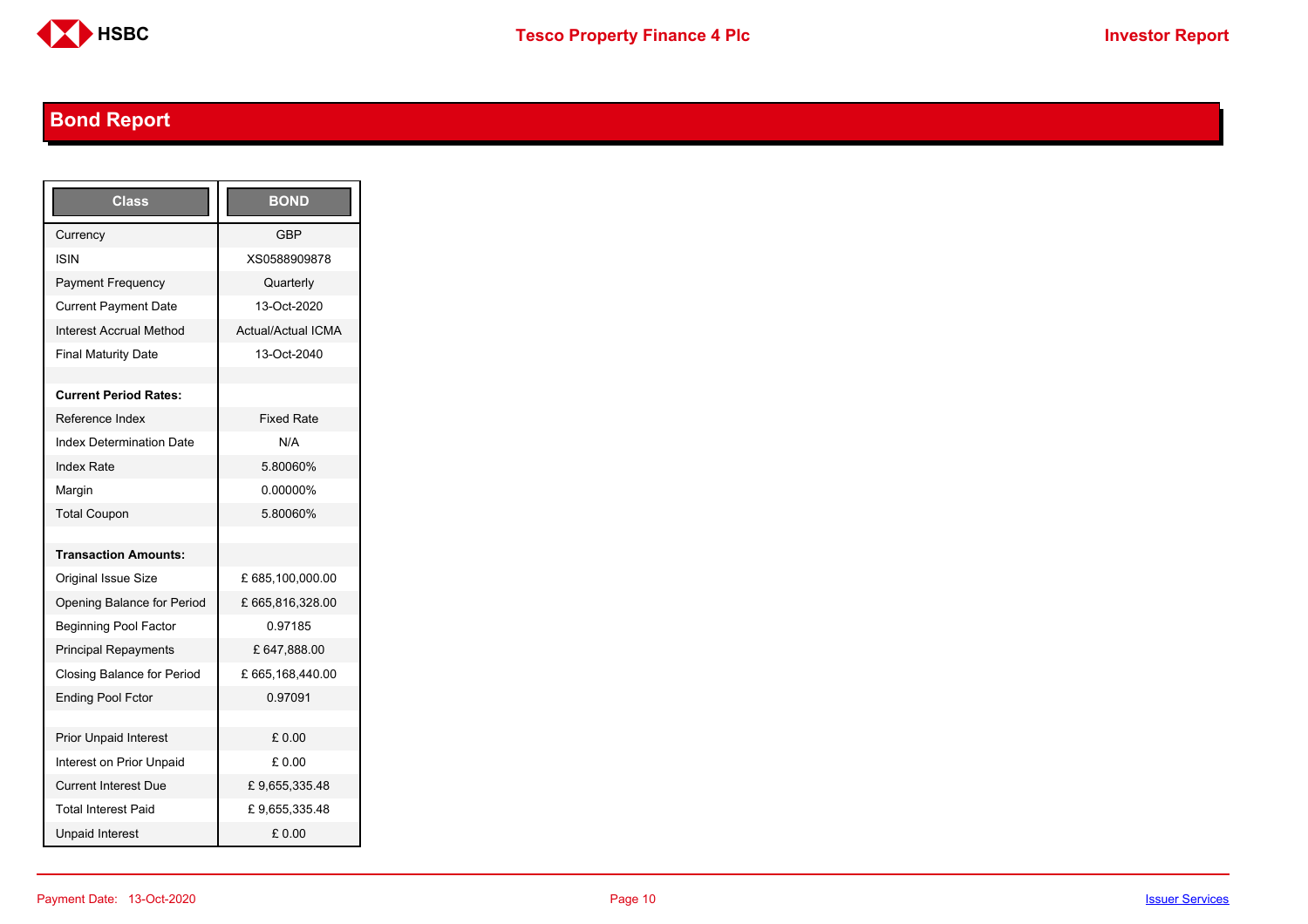

# <span id="page-10-0"></span>**Bond Ratings**

| <b>Original Ratings</b> | <b>S&amp;P</b> | <b>Fitch</b> | Moody's        | <b>DBRS</b> |
|-------------------------|----------------|--------------|----------------|-------------|
| <b>BOND</b>             | BB+            | BB+          | Not Rated      | n/a         |
|                         |                |              |                |             |
| <b>Current Ratings</b>  | <b>S&amp;P</b> | <b>Fitch</b> | <b>Moody's</b> | <b>DBRS</b> |
| <b>BOND</b>             | BBB-           | BBB-         | Baa3           | n/a         |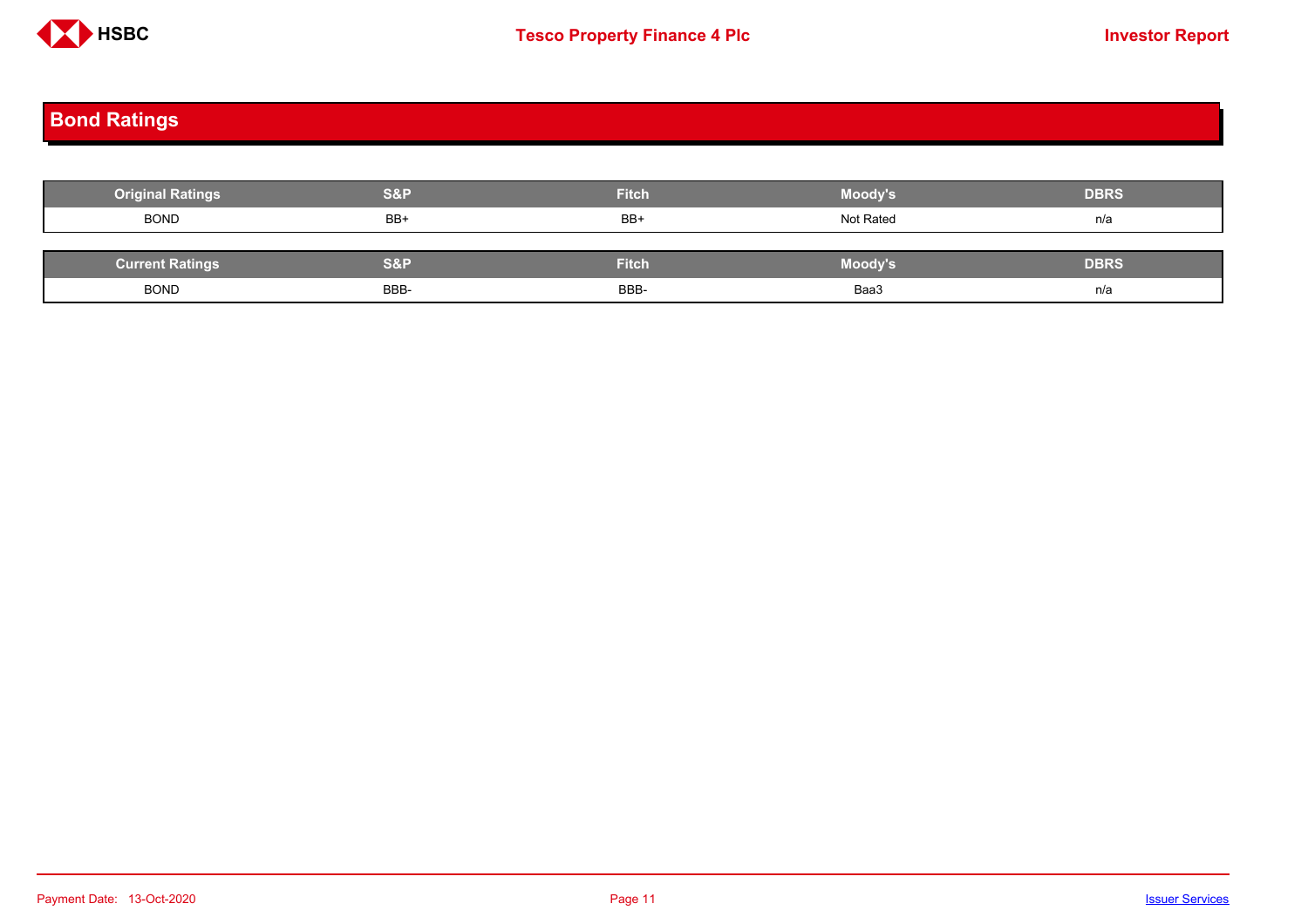

#### <span id="page-11-0"></span>**Issuer Accounts**

| <b>Issuer Transaction Account</b>         |                |
|-------------------------------------------|----------------|
| <b>Opening Balance</b>                    | £41,589.74     |
| Debits to the Issuer Transaction Account  | £10,441,690.04 |
| Credits to the Issuer Transaction Account | £10.442.440.04 |
| Closing Balance                           | £42.339.74     |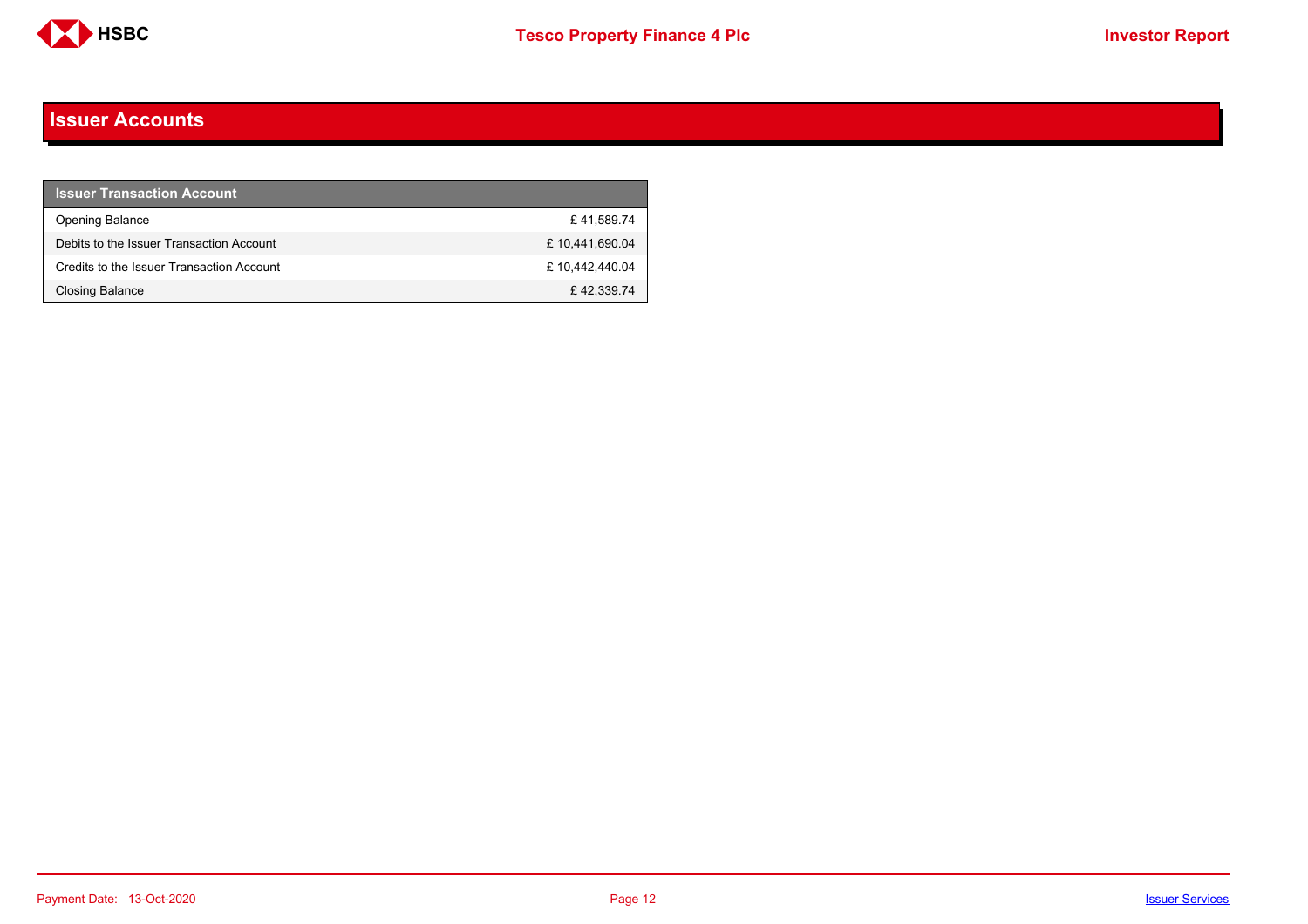

#### <span id="page-12-0"></span>**Issuer Available Funds**

| <b>Issuer Available Funds</b>                                                        |                |
|--------------------------------------------------------------------------------------|----------------|
| (a) any amount payable to the Issuer under the Partnership Swap Agreement            | £10,107,733.08 |
| (b) all interest, principal payable to the Issuer in respect of the Partnership Loan | £10,351,279.96 |
| (c) any amount payable to the Issuer under the Issuer Swap Agreement                 | £10.016.573.00 |
| (d) interest received by the Issuer on the Issuer Transaction Account                |                |
| (e) the earnings and proceeds from the Issuer making any Eligible Investmentst       |                |
| <b>Total Available Interest Proceeds</b>                                             | £30.475.586.04 |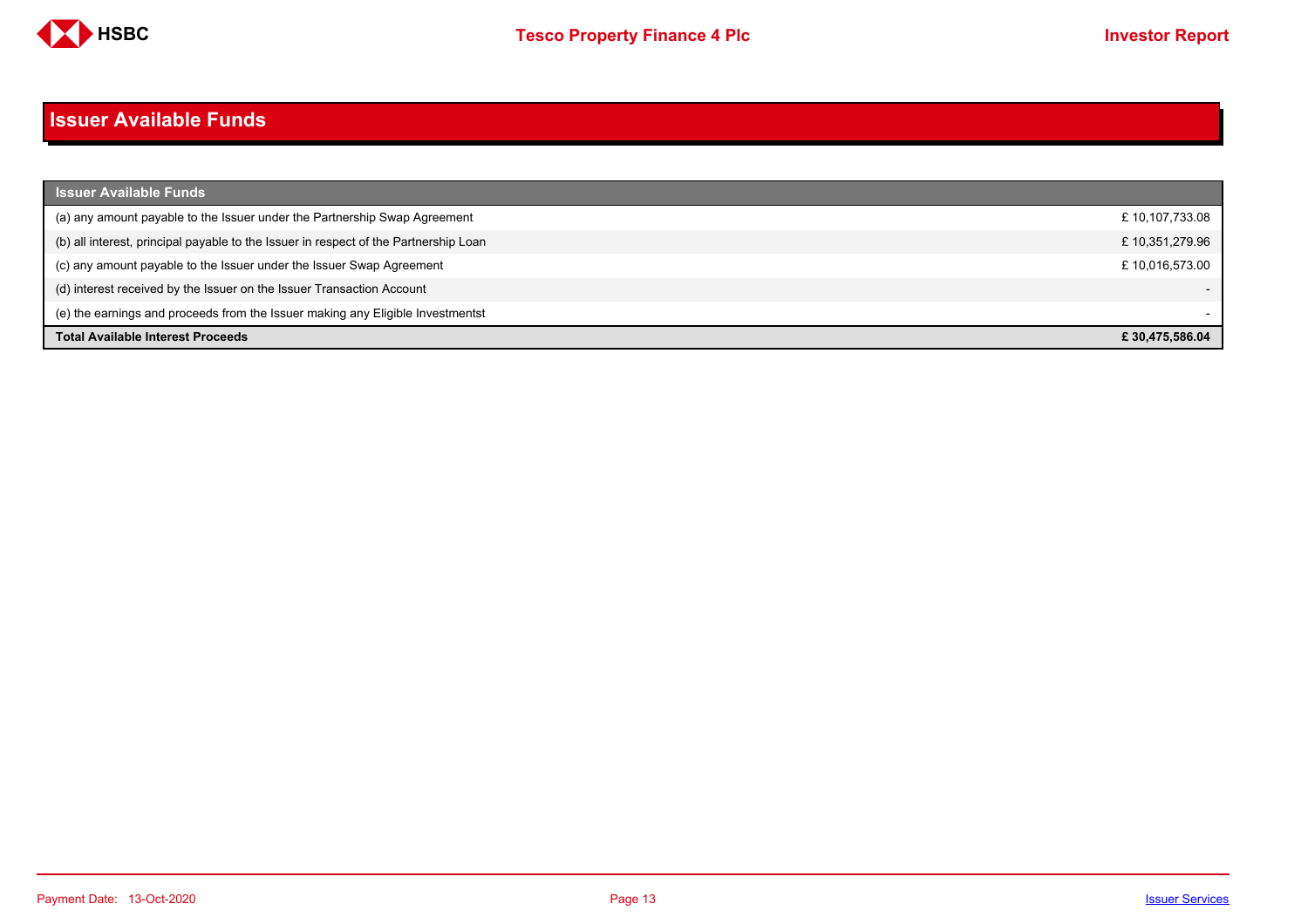

## <span id="page-13-0"></span>**Issuer Pre-Enforcement Priority of Payments**

| <b>Issuer Pre-Enforcement Priority of Payments</b>                                                                       | <b>Amounts Paid</b>      | <b>Available Funds</b> |
|--------------------------------------------------------------------------------------------------------------------------|--------------------------|------------------------|
|                                                                                                                          |                          | £30,475,586.04         |
| (a) in or towards satisfaction of amounts due in respect of the fees and any other amounts payable by the Issuer to the: | $\overline{\phantom{0}}$ | £30,475,586.04         |
| (i) Bond Trustee                                                                                                         | £1,200.00                | £30,474,386.04         |
| (ii) Security Trustee                                                                                                    | £1,500.00                | £30,472,886.04         |
| (b) in or towards satisfaction of any amounts payable by the Issuer in respect of operating expenses                     | £32,714.55               | £30,440,171.49         |
| (c) in or towards satisfaction, pro rata and pari passu according to the respective amounts due in respect of:           |                          | £30,440,171.49         |
| (i) Issuer/Issuer Holdco Corporate Services Provider Fee                                                                 | £6,891.93                | £30,433,279.56         |
| (ii) Paying Agent/Registrar Fee                                                                                          | £500.00                  | £30,432,779.56         |
| (iii) Account Bank Fee                                                                                                   | £750.00                  | £30,432,029.56         |
| (iv) Cash Manager Fee                                                                                                    | £3,750.00                | £30,428,279.56         |
| (d) in or towards satisfaction, pro rata and pari passu according to the respective amounts due in respect of:           |                          | £30,428,279.56         |
| $(i)(a)$ Bond Interest                                                                                                   | £9,655,335.48            | £ 20,772,944.08        |
| (i)(b) Bond Principal                                                                                                    | £647,888.00              | £ 20,125,056.08        |
| (ii) Issuer Swap Provider Payment                                                                                        | £10,107,733.08           | £10,017,323.00         |
| (iii) Parnership Swap Payment                                                                                            | £10,016,573.00           | £750.00                |
| (e) Issuer Profit Amount                                                                                                 | £750.00                  |                        |
| (f) Swap Subordinated Amoutns payment to the Issuer Swap Provider                                                        |                          |                        |
| (g) in or towards satisfaction of any Issuer Partnership Swap Termination Amount                                         |                          |                        |
| (h) the surplus (if any) to the Issuer Transaction Account                                                               |                          |                        |
| <b>Total Distribution Amount</b>                                                                                         | £30,475,586.04           |                        |